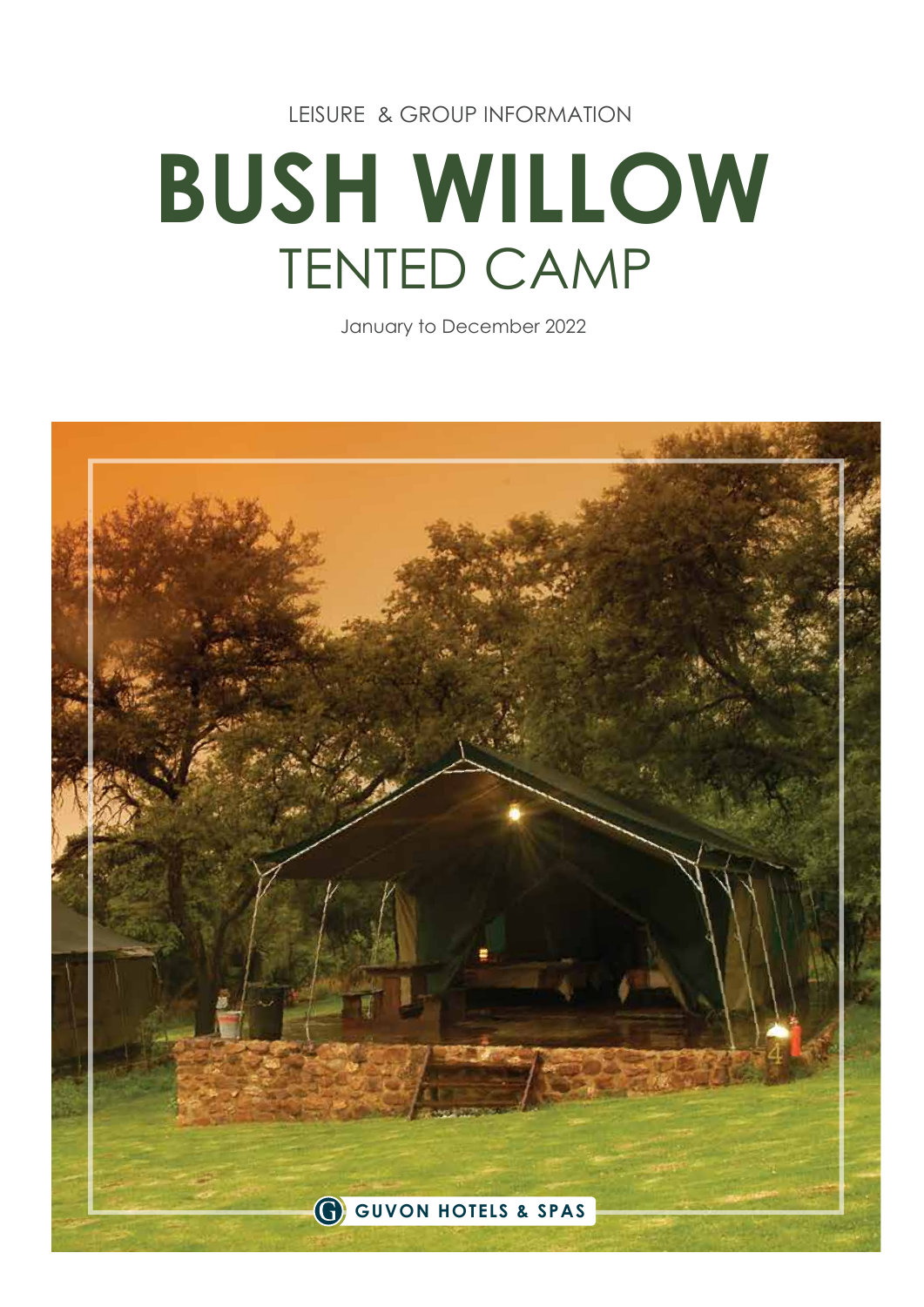

Rustic tented accommodation comprises ten large comfortable walk-in tents, sleeping up to six people each. The tented accommodation includes a hot indoor shower, toilet and a small kitchenette.

The tented camp can be booked exclusively by a group in conjunction with the full take-up of all the tents, accommodating up to 60 people. There are 4 x open plan tents and 6 x partitioned tents, of equal size and offer the same facilities. The only difference is the layout of the sleeping area.

**CENTRAL RESERVATIONS:** 08611 48866 | cro@guvon.co.za **BUSH WILLOW:** (011) 668 1600 | bushwillow@glenburn.co.za

**bushwillowtentedcamp.co.za**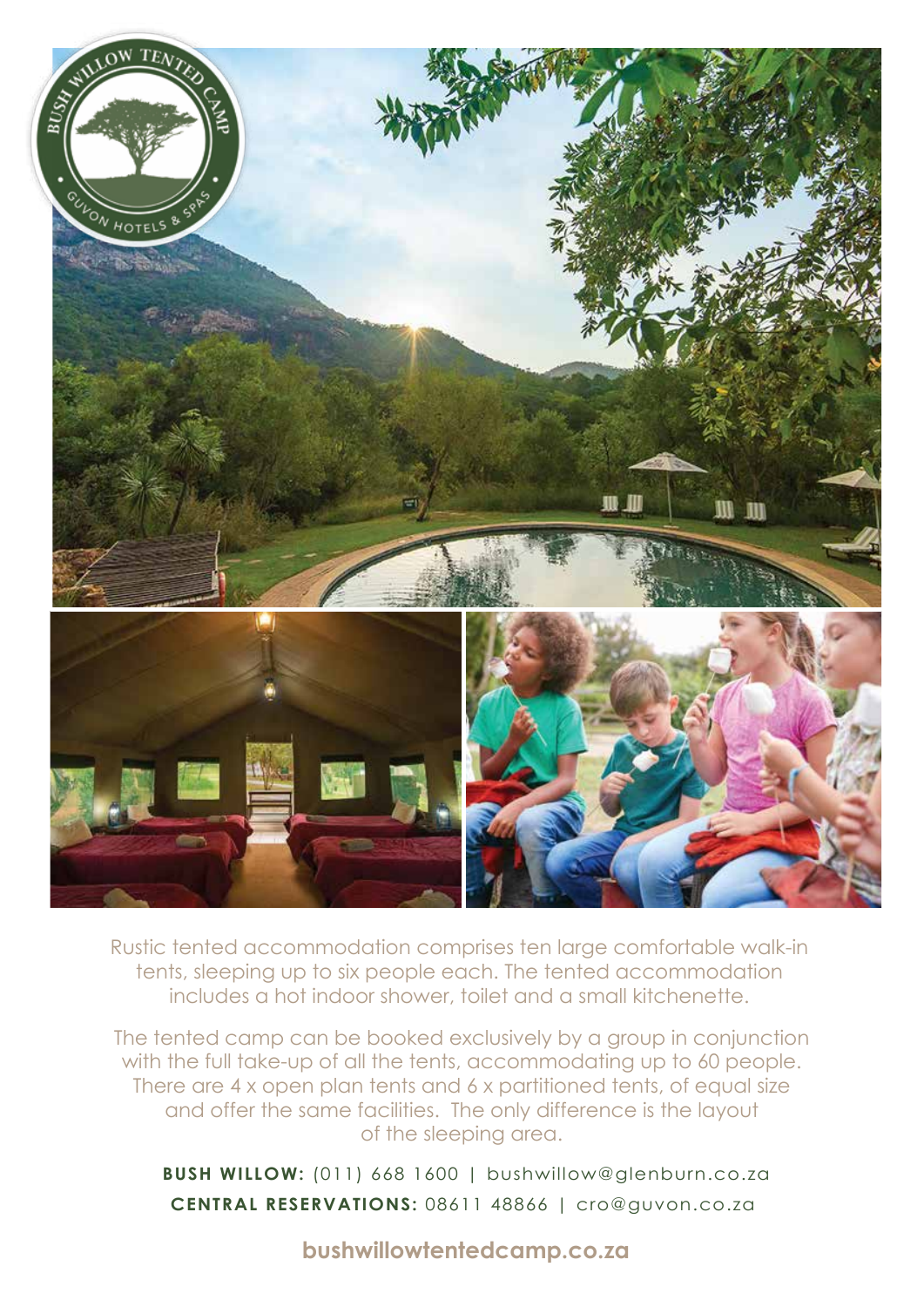### ACCOMMODATION

Visit our website for a 3D tour for a more detailed view of the inside of each tent mentioned below.



### **OPEN PLAN TENT**

**Weekend | Holiday** R1515 per night per tent **Midweek** R900 per night per tent

Sleeps up to 6 people Minimum two night stay Minimum 3 night stay during peak season

### **PARTITIONED TENT**

**Weekend | Holiday** R1780 per night per tent **Midweek** R1030 per night per tent

Sleeps up to 6 people Minimum two night stay Minimum 3 night stay during peak season



#### **WEDDING & CONFERENCE PACKAGE RATES AVAILABLE ON REQUEST**

Terms & Conditions apply | Maximum 1 tent per family Groups of 12 or more must take exclusive us of the camp Bush Willow is a shared area, no parties, music or rowdiness permitted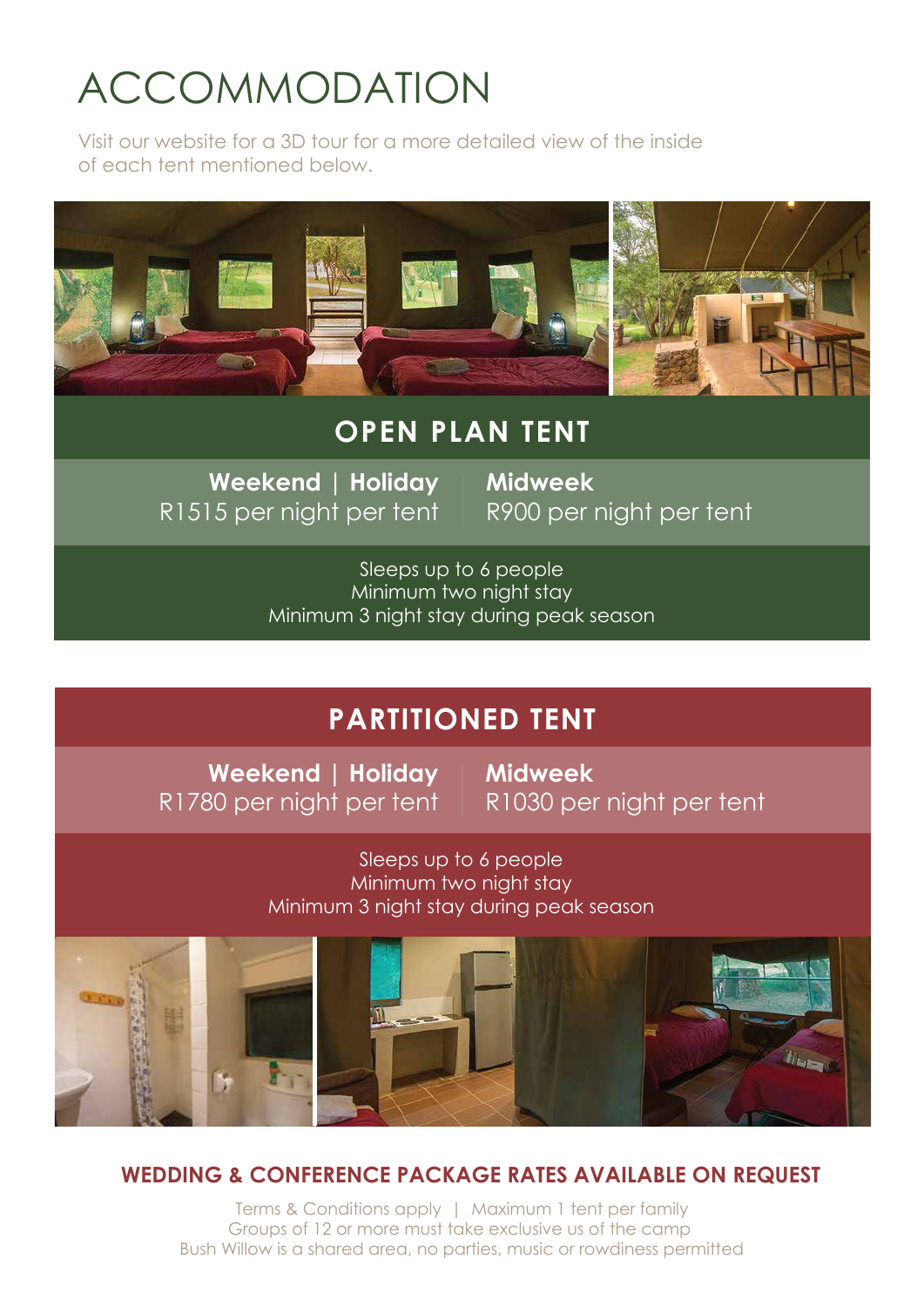### EXCLUSIVE USE

This includes 10 x six sleeper tents Use of Boma / kitchen area Music allowed if camp is booked exclusively Use of Glenwillow hall (no self-catering allowed in hall) Table set-up fee may apply for Glenwillow hall

**Weekend | Holiday** R22 000 for a 2 night stay R6750 per extra night

**Midweek** (Sun - Thu) R8550 for one night R6750 per night (2 + nights)



### LINEN

You are most welcome to bring your own sleeping bag and pillow for our single army style beds (with fitted sheet), but should you wish, linen can be provided by the hotel at a small charge:

**LINEN (SUMMER) | R85 PER PERSON:** 1 x pillow, fitted & flat sheet, blanket

**LINEN (WINTER) | R85 PER PERSON:** 1 x pillow, fitted & flat sheet, blanket, duvet

**ELECTRIC BLANKET | R150 DEPOSIT PER BED:** of which R60 is non-refundable

**TOWELS | R10 PER PERSON**

**TEA & COFFEE STATION | R15 PER PERSON** Tea & coffee station set up in your tent

The above rates are valid for pre-bookings only. This linen rate applies for every change of linen requested. A same day linen order will be R100 per bed.

L<br>N<br>Z<br>N<br>Z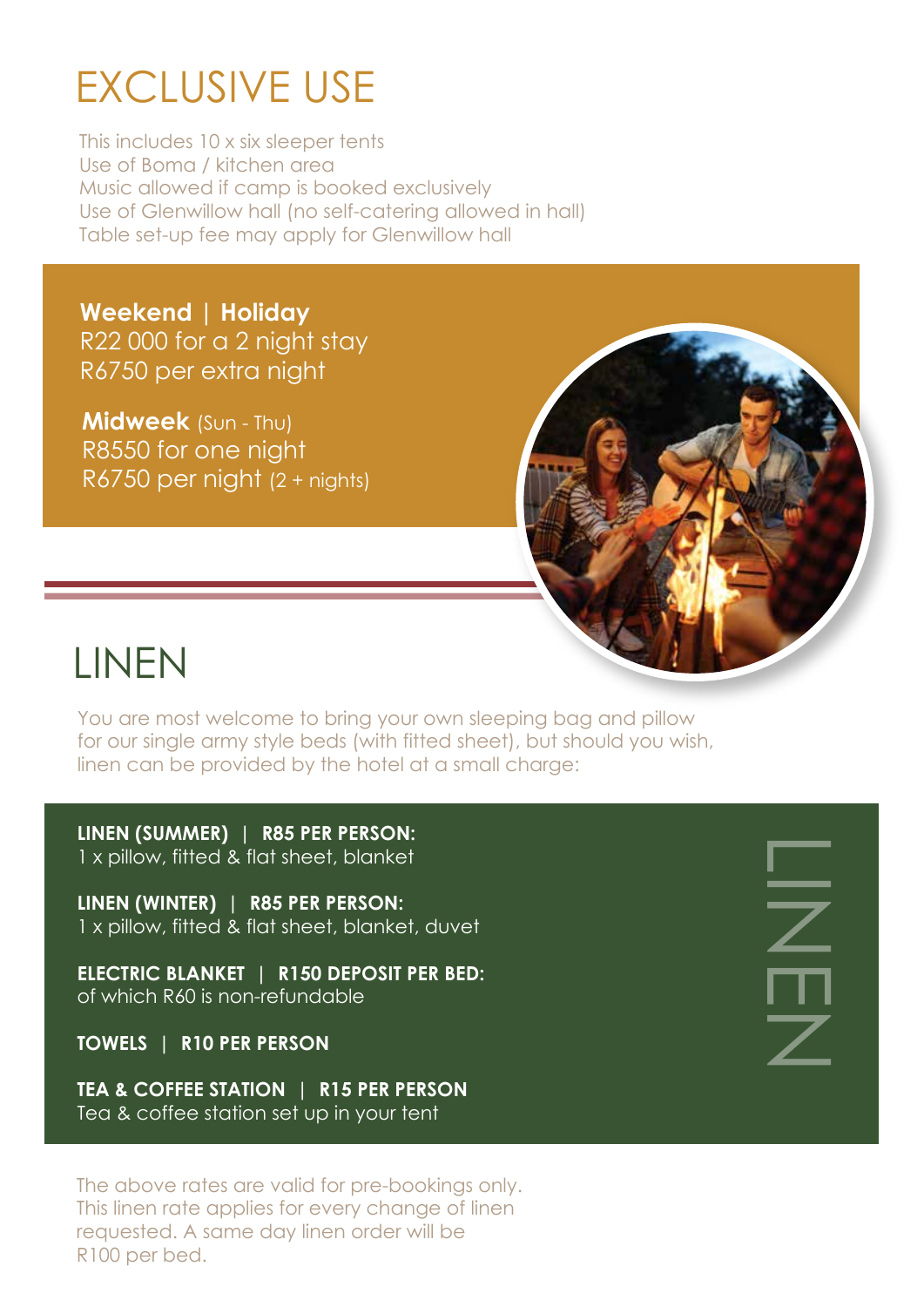### MEALS

The tented camp is a self-catering venue. Exclusive groups may book Bush budget meals at the Boma.

| <b>MEAL RATES</b><br>2022     | <b>GLENBURN</b><br><b>RESTAURANT</b> | <b>BWTC BOMA</b><br><b>MEALS</b> | <b>BOMA YOUTH</b><br><b>GROUPS</b> |
|-------------------------------|--------------------------------------|----------------------------------|------------------------------------|
| <b>Breakfast Buffet</b>       | R185 pp                              | $R120$ pp                        | R95 pp                             |
| Lunch                         | $R190$ pp                            | $R120$ pp                        | R95 pp                             |
| Sunday Lunch                  | $R215$ pp                            | N/A                              | N/A                                |
| <b>Dinner</b>                 | R285 pp                              | <b>R225 pp</b>                   | $R110$ pp                          |
| Pub Menu & Glenpalms          | A la Carte                           | N/A                              | N/A                                |
| Standard Braai Menu           | N/A                                  | $R310$ pp                        | N/A                                |
| <b>Traditional Braai Menu</b> | N/A                                  | $R\overline{420}$ pp             | N/A                                |
| <b>Spit Braai Menu</b>        | N/A                                  | R460 pp                          | N/A                                |

#### **PLEASE NOTE:**

Children < 2: Free • Children 3 to 5: R40 • Children < 12: Half price Kiddies menus are available at Glenburn Lodge (n/a to youth meals)

#### **TERMS & CONDITIONS:**

All meals the Glenburn Lodge restaurant must be pre-booked and pre-paid in conjunction with the accommodation booking. Rates include 15% vat and may change without notice.

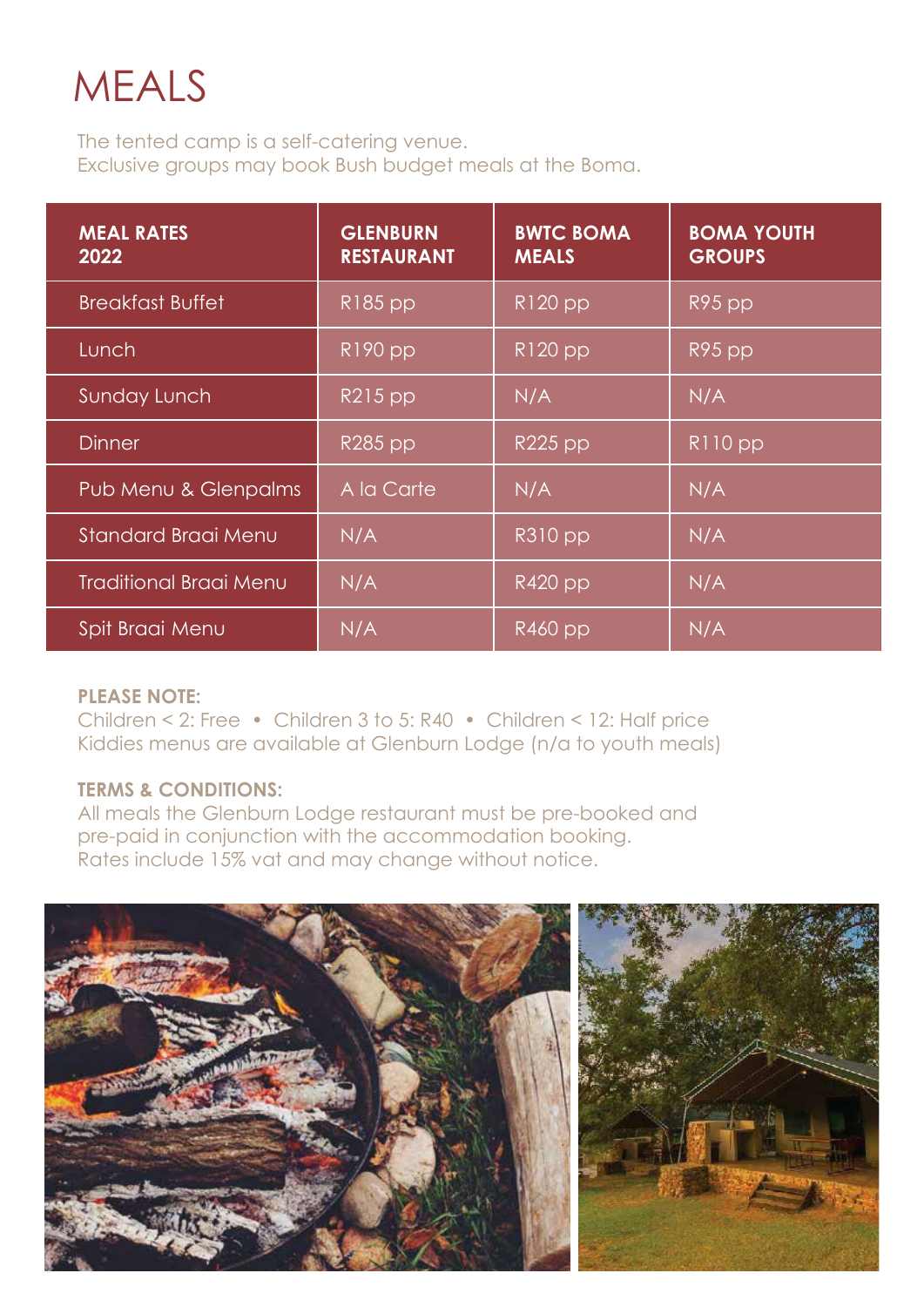### EXTRAS

#### **FIRE WOOD: R35 per crate**

**FIRE LIGHTERS:** R35

**ICE:** R35 per bag

#### **THE TRADING POST:** Glenburn Lodge has a convenience store with limited supplies located near reception. Please enquire at reception for trading hours

**GROCERY STORE:** The closest grocery shop is about 8km away at Muldersdrift

#### **CRADLESTONE MALL:** Cradlestone Mall is about 14km away

#### **HOSPITAL:**

The closest Hospital is Pinehaven Nedcare about 15km away

### WHAT WE PROVIDE

The following items are provided either in the tent or within the campsite facilities

#### **IN THE TENT:**

- permanent walk-in tent
- 6 x army style single beds with mattress, fitted sheet and 1 x pillow
- 1 x emergency backup light
- 4 x electric plugs points
- 1 x kettle
- a 4 plate stove
- a fridge
- a microwave
- kitchen basin
- a cutlery/crockery rack

#### **BOMA KITCHEN:** (communal)

- $-1$  x urn
- 1 x microwave
- 1 x sliding door fridge
- 1 x small chest freezer
- 1 x washing-up area
- 1 x gas stove/oven
- kitchen dustbin with bin liner
- bathroom mirror
- 1 x shower with shower curtain and non-slip mat
- 1 x toilet with toilet paper
- 4 x steel Trommels (lockable)
- 2 x steel cabinets
- 2 x plastic chairs
- a broom
- an ash bucket for cigarettes
- 1 x picnic bench
- mop & bucket (on requests)

#### **BOMA:** (communal)

- 1 x gas griller (no gas provided)
- picnic benches (8 and 4 seaters)
- braai stands

**PLEASE NOTE:** A panic button will be issued to you with a deposit of R200 that will be refunded when returned in good, working order

HENTS<br>Super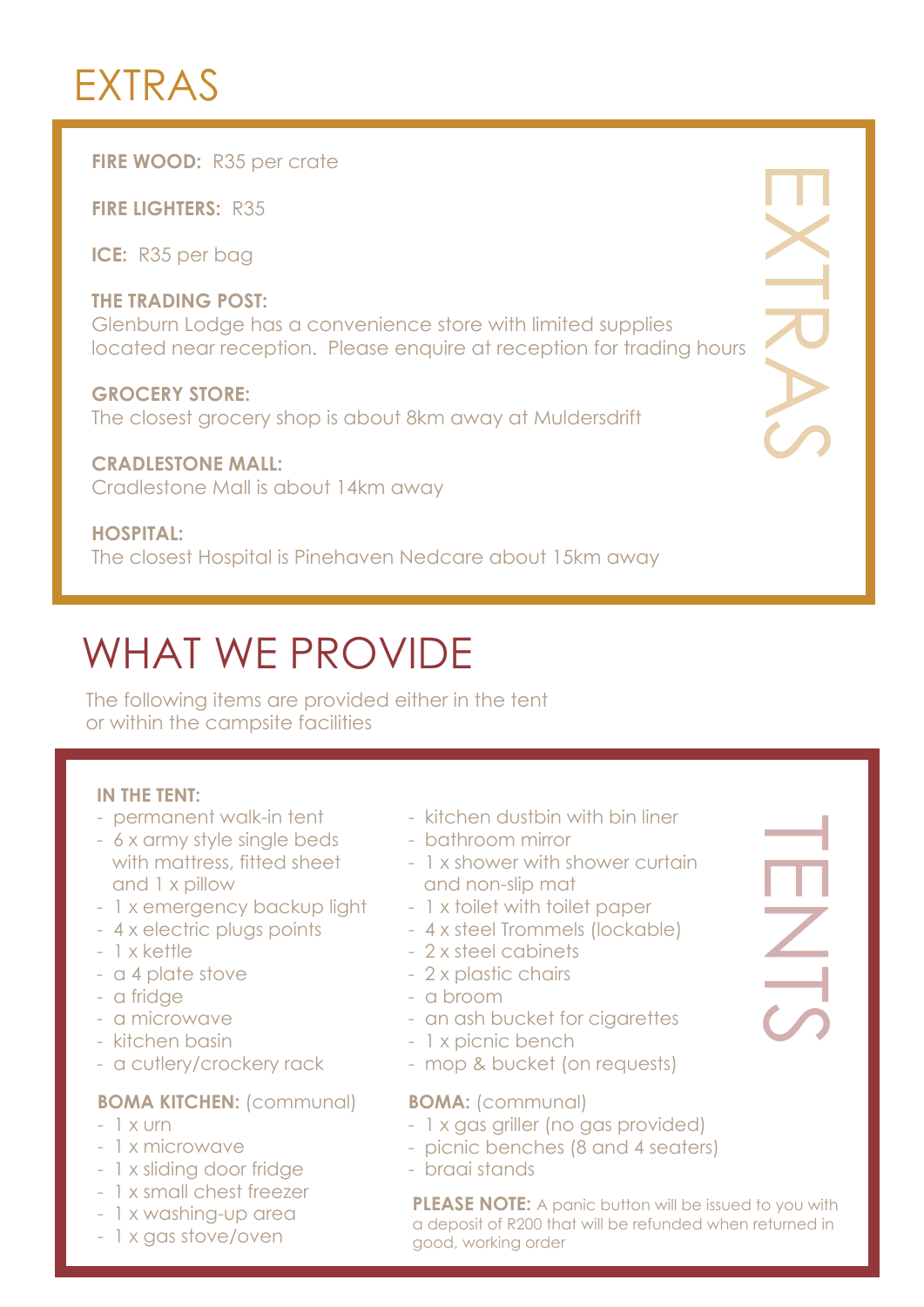# CAMPER'S CHECKLIST

Recommended things to pack for your camping getaway.

- Bedding (sleeping bag or duvet)
- Torch & batteries
- Food and beverages
- Lock & key
- First aid supplies
- Cell phone & charger
- Plates, drinking glasses, bowls, cups / mugs
- Knifes, forks & spoons
- Pots & pans
- Dish cloth, sponge & soap
- Cleaning materials
- Ice and cooler box
- Firewood, charcoal, firelighters & matches
- Black bags
- Camping clothes (e.g Dry Mac, hat, hiking shoes)
- Sunscreen
- Camera
- Binoculars
- Toiletries & towels
- Swimwear & towels
- Mosquito repellent
- Sporting equipment
- Water bottles
- Pens & writing paper
- Plastic bag for wet clothing
- Gas Braai (permitted outside the tent)
- Any special medication
- Proof of payment / balance of payment
- Payment for specialists if arranged / booked